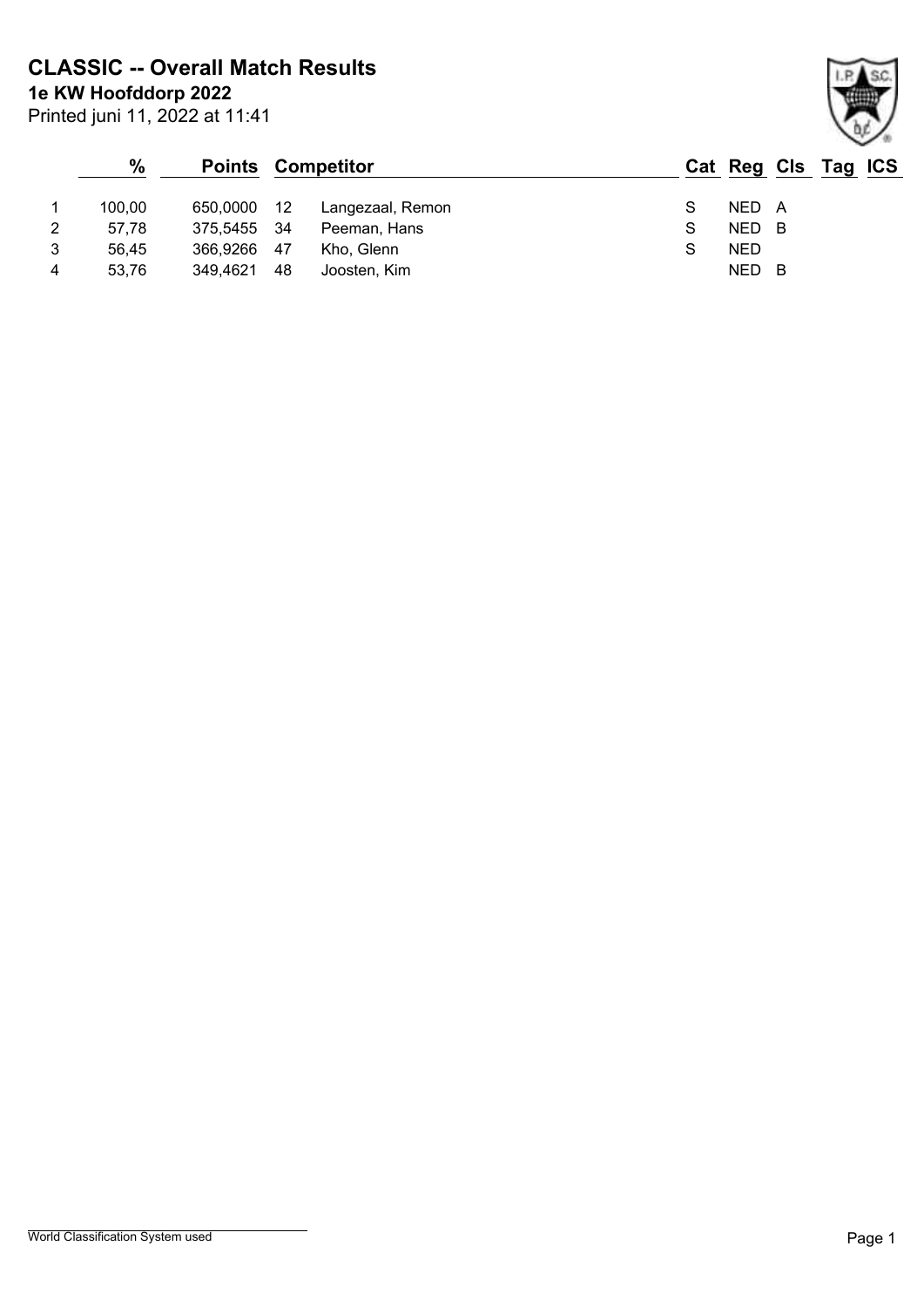## **1e KW Hoofddorp 2022 OPEN -- Overall Match Results**

|                | $\%$   | <b>Points</b> |                 | <b>Competitor</b>     |               | Cat Reg Cls Tag ICS |                |  |
|----------------|--------|---------------|-----------------|-----------------------|---------------|---------------------|----------------|--|
| 1              | 100,00 | 644,5311      | 40              | Dylan, Keppel         |               | NED A               |                |  |
| 2              | 86,83  | 559,6296      | $7\overline{ }$ | Faro, Rien            | SS            | NED A               |                |  |
| 3              | 85,40  | 550,4018      | 44              | Van der Wel, Richard  |               | NED A               |                |  |
| 4              | 84,01  | 541,4505      | 68              | Immink, Jasper        |               | <b>NED</b>          |                |  |
| 5              | 83,48  | 538,0506      | 24              | Meeusen, Patrick      | ${\mathsf S}$ | <b>NED</b>          | $\overline{A}$ |  |
| 6              | 82,35  | 530,7607      | 14              | Smits, Arno           | $\mathsf S$   | <b>NED</b>          | $\overline{A}$ |  |
| $\overline{7}$ | 82,33  | 530,6612      | 67              | Duikersloot, Jamie    |               | <b>NED</b>          | $\mathsf B$    |  |
| 8              | 81,73  | 526,7770      | 28              | Houthuijzen, Bart     |               | <b>NED</b>          | $\mathsf B$    |  |
| 9              | 80,14  | 516,4967      | 87              | Woudstra, Marc        |               | <b>NED</b>          |                |  |
| 10             | 71,38  | 460,0475      | 37              | Prins, Sasja          |               | <b>NED</b>          | $\mathsf B$    |  |
| 11             | 69,55  | 448,2928      | 31              | Van Poppel, Frans     | ${\mathsf S}$ | <b>NED</b>          | $\overline{A}$ |  |
| 12             | 69,20  | 446,0175      | 16              | Dufornee, Eddy        | $\mathbf S$   | <b>NED</b>          | $\mathsf B$    |  |
| 13             | 66,76  | 430,2890      | 25              | De Rooij, Donny       | ${\mathsf S}$ | <b>NED</b>          | $\mathsf B$    |  |
| 14             | 65,45  | 421,8377      | 13              | Esch, Van, Mari       | $\mathsf S$   | <b>NED</b>          | $\mathsf B$    |  |
| 15             | 63,98  | 412,3497      | 60              | Doets, Jan            | ${\mathsf S}$ | <b>NED</b>          | $\mathsf B$    |  |
| 16             | 63,28  | 407,8555      | 79              | Ho, Chi Hong          | S             | <b>NED</b>          |                |  |
| 17             | 62,08  | 400,1244      | 20              | Sasabone, John        | SS            | <b>NED</b>          | $\mathsf B$    |  |
| 18             | 61,56  | 396,7432      | 30              | Van der Wielen, Klaas | SS            | <b>NED</b>          | B              |  |
| 19             | 59,99  | 386,6448      | 81              | Slangen, Peter        | SS            | <b>NED</b>          | $\mathsf B$    |  |
| 20             | 59,96  | 386,4403      | 26              | Bruijn, Pim de        | SS            | <b>NED</b>          | $\mathbf C$    |  |
| 21             | 58,67  | 378,1629      | $\,6\,$         | Wit, Jan              | $\mathbf S$   | <b>NED</b>          | $\mathsf B$    |  |
| 22             | 57,98  | 373,7193      | 17              | Lambregts, Johan      | $\mathbf S$   | <b>NED</b>          | $\mathsf B$    |  |
| 23             | 57,77  | 372,3288      | 9               | Arnold, Chrit         | $\mathbf S$   | <b>NED</b>          | B              |  |
| 24             | 56,75  | 365,7763      | 80              | Bakker, John          | $\mathbf S$   | <b>NED</b>          |                |  |
| 25             | 55,46  | 357,4300      | 59              | Fakkeldij, Maurice    | $\mathsf S$   | <b>NED</b>          |                |  |
| 26             | 54,81  | 353,2624      | $\mathbf 1$     | Gansner, Hans         | SS            | <b>NED</b>          | B              |  |
| 27             | 54,19  | 349,3029      | 51              | Michels, Dirk         | SS            | <b>NED</b>          | $\mathsf{C}$   |  |
| 28             | 54,16  | 349,0544      | 23              | Beurden, van, Jos     | SS            | <b>NED</b>          | $\overline{B}$ |  |
| 29             | 53,90  | 347,4144      | 29              | Leuven, van, Tino     | S             | <b>NED</b>          | $\mathsf{C}$   |  |
| 30             | 52,92  | 341,0631      | 82              | Mariani, Massimo      | $\mathbf S$   | <b>NED</b>          |                |  |
| 31             | 52,76  | 340,0336      | 64              | Van Kuik, Victor      | $\mathbf S$   | <b>NED</b>          | $\mathsf{C}$   |  |
| 32             | 48,23  | 310,8387      | 53              | Hop, Robert           |               | <b>NED</b>          | B              |  |
| 33             | 48,12  | 310,1767      | 19              | Oprins, Johan         | SS            | <b>NED</b>          | $\mathsf B$    |  |
| 34             | 40,51  | 261,1209      | 84              | Van den Berg, Peter   |               | <b>NED</b>          |                |  |
| 35             | 38,56  | 248,5191      | 18              | Mange, Fred           | SS            | <b>NED</b>          | $\mathsf{C}$   |  |
|                |        |               |                 |                       |               |                     |                |  |

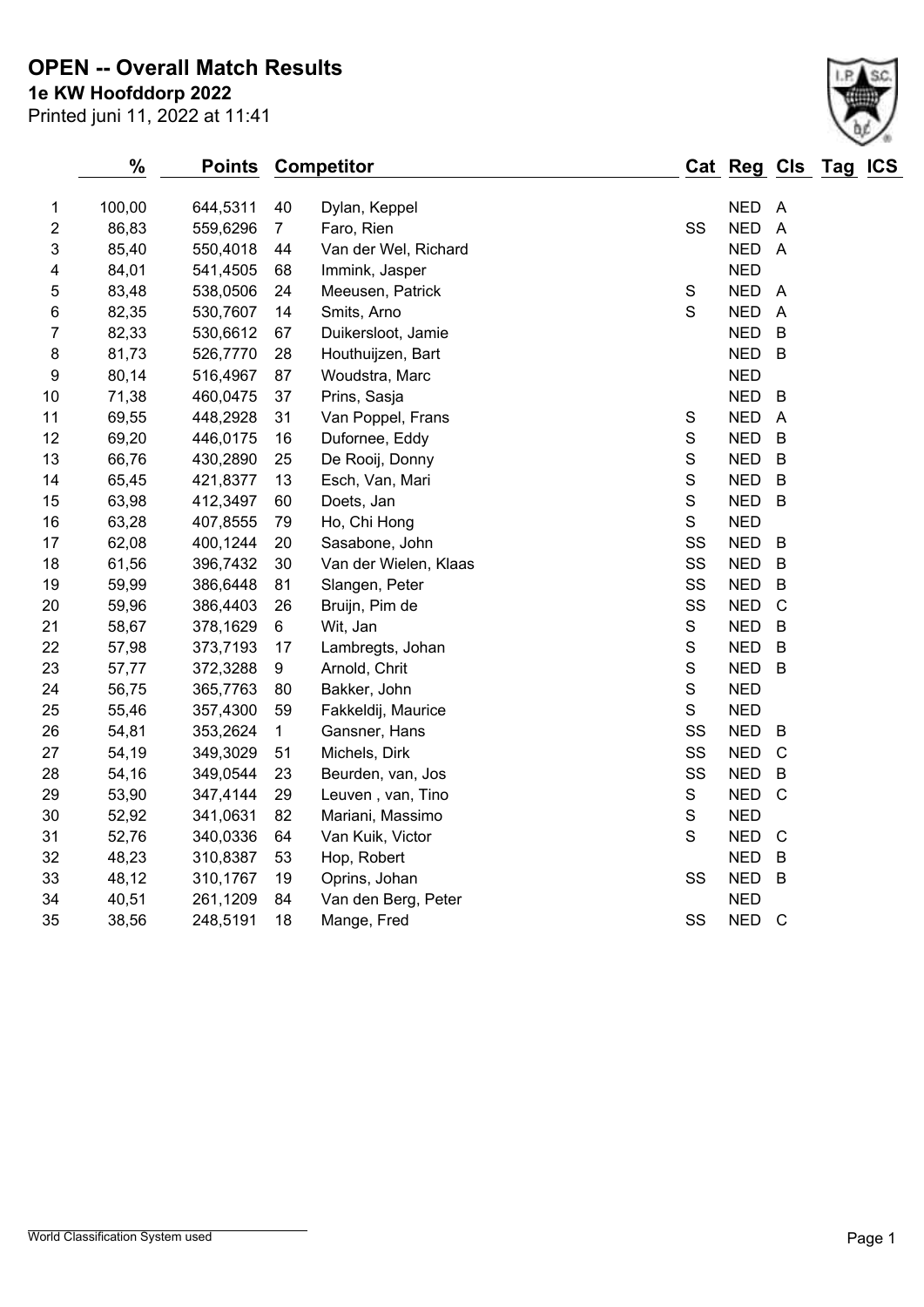**PRODUCTION -- Overall Match Results**

**1e KW Hoofddorp 2022**

Printed juni 11, 2022 at 11:41

|                | $\%$   | <b>Points</b> |    | <b>Competitor</b>      |   | Cat Reg Cls |   |
|----------------|--------|---------------|----|------------------------|---|-------------|---|
|                |        |               |    |                        |   |             |   |
| 1              | 100,00 | 611,9898      | 36 | Meulmeester, Ewout     |   | <b>NED</b>  | A |
| $\overline{2}$ | 99,60  | 609,5473      | 5  | Heinze, Rein           | S | <b>NED</b>  | A |
| 3              | 95,05  | 581,6910      | 57 | Roodveldt, Marc        |   | <b>NED</b>  | A |
| 4              | 87,13  | 533,2005      | 50 | Wauben, Cheyenne       | L | <b>NED</b>  | B |
| 5              | 82,25  | 503,3465      | 33 | Diepeveen, Robin       |   | <b>NED</b>  | A |
| 6              | 81,32  | 497,6801      | 21 | Nijman, Bart           |   | <b>NED</b>  | A |
| 7              | 77,38  | 473,5366      | 85 | Smit, Andrew           |   | <b>NED</b>  |   |
| 8              | 75,05  | 459,2874      | 52 | Stekelenburg, Johannes |   | <b>NED</b>  | B |
| 9              | 73,56  | 450,1826      | 15 | Baas, de, Marcel       | S | <b>NED</b>  | A |
| 10             | 70,95  | 434,2286      | 92 | Schulenburg, Mathijs   |   | <b>NED</b>  |   |
| 11             | 65,80  | 402,6967      | 86 | Triemstra, Robin       |   | <b>NED</b>  |   |
| 12             | 65,01  | 397,8620      | 38 | De Ruiter, Michiel     | S | <b>NED</b>  |   |
| 13             | 63,95  | 391,3747      | 83 | Mol, Yannick           |   | <b>NED</b>  |   |
| 14             | 63,03  | 385,7245      | 61 | Imming, Hans           | S | <b>NED</b>  | B |
| 15             | 59,13  | 361,8869      | 8  | Vermeulen, Hanneke     | L | <b>NED</b>  | C |
| 16             | 56,09  | 343,2518      | 10 | Diepen, Van, Cees      | S | <b>NED</b>  | B |
| 17             | 53,96  | 330,2318      | 35 | De Groot, Frank        | S | <b>NED</b>  | C |
| 18             | 48,30  | 295,5821      | 65 | Reussien, Elmer        |   | <b>NED</b>  | B |

 $Tag$  **ICS**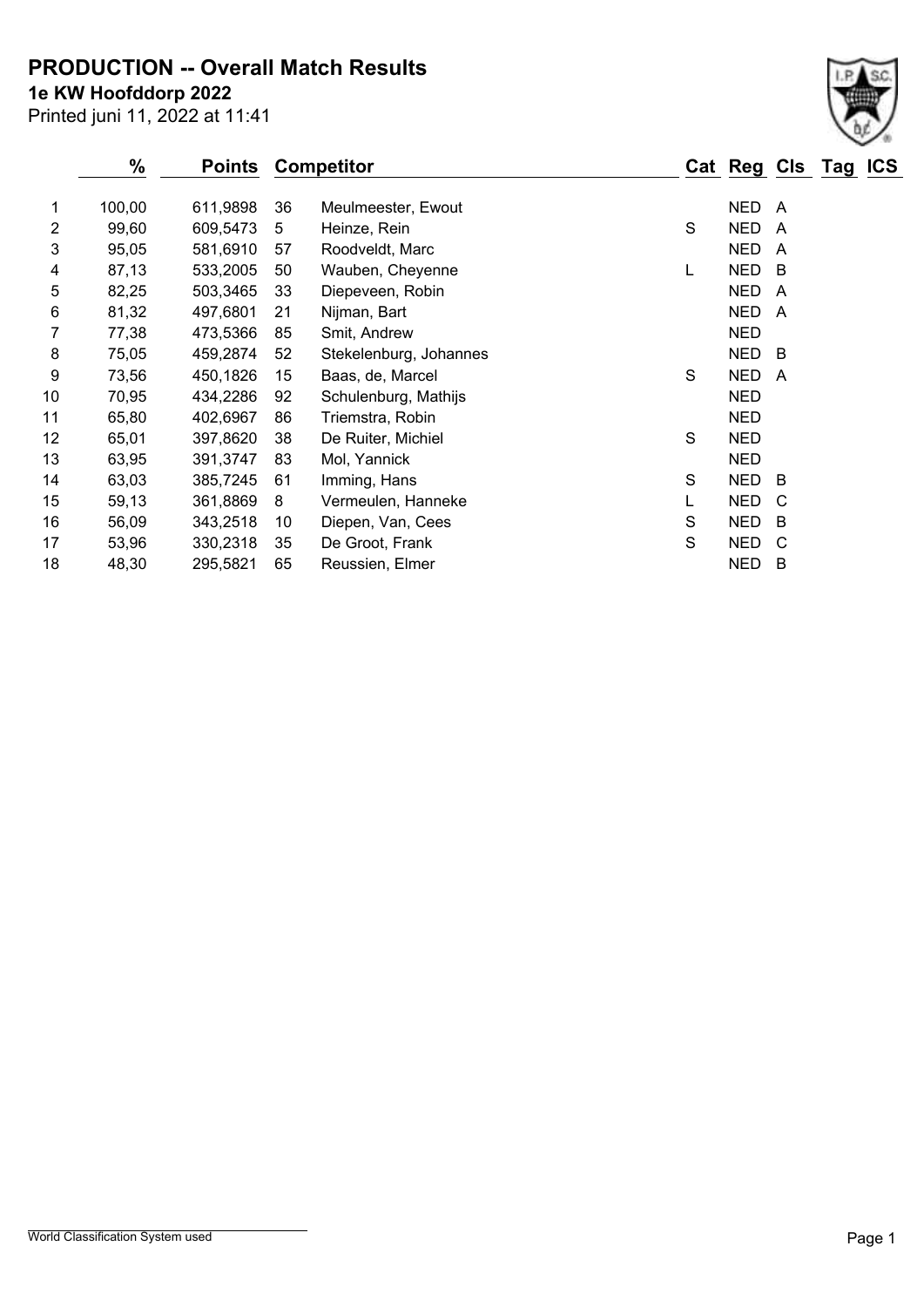### **PRODUCTION OPTICS -- Overall Match Results**

**1e KW Hoofddorp 2022**

Printed juni 11, 2022 at 11:41

#### **% Points Competitor Cat Reg Cls Tag ICS** 1 100,00 605,9291 73 Van de kamp, Gijsbert 1 100,00 NED A 2 99,40 602,2694 70 Vermeeren, Ben 1986 1999 199,40 NED A 3 98,06 594,1769 71 Van Mullem, Thijs NED 4 93,98 569,4788 96 Keppel, John S NED A 5 92,20 558,6861 89 Krol, Matthijs S S NED 6 85,52 518,1863 22 Van de water, Mischa S NED 7 70,46 426,9601 69 Van der Pluim, Niels New York NED C 8 68,99 418,0556 56 Souhuwat, Marcel 1988 1991 10:00 A 9 66,28 401,6398 63 Van Diest, Laurens NED

10 65,32 395,7829 54 Smith, Tim NED 11 56,17 340,3776 45 Koorn, Rinus S NED B 12 55,39 335,6250 95 Matheijssen, Niels SS NED B 13 52,03 315,2592 66 Sheldon, Roy SS NED C

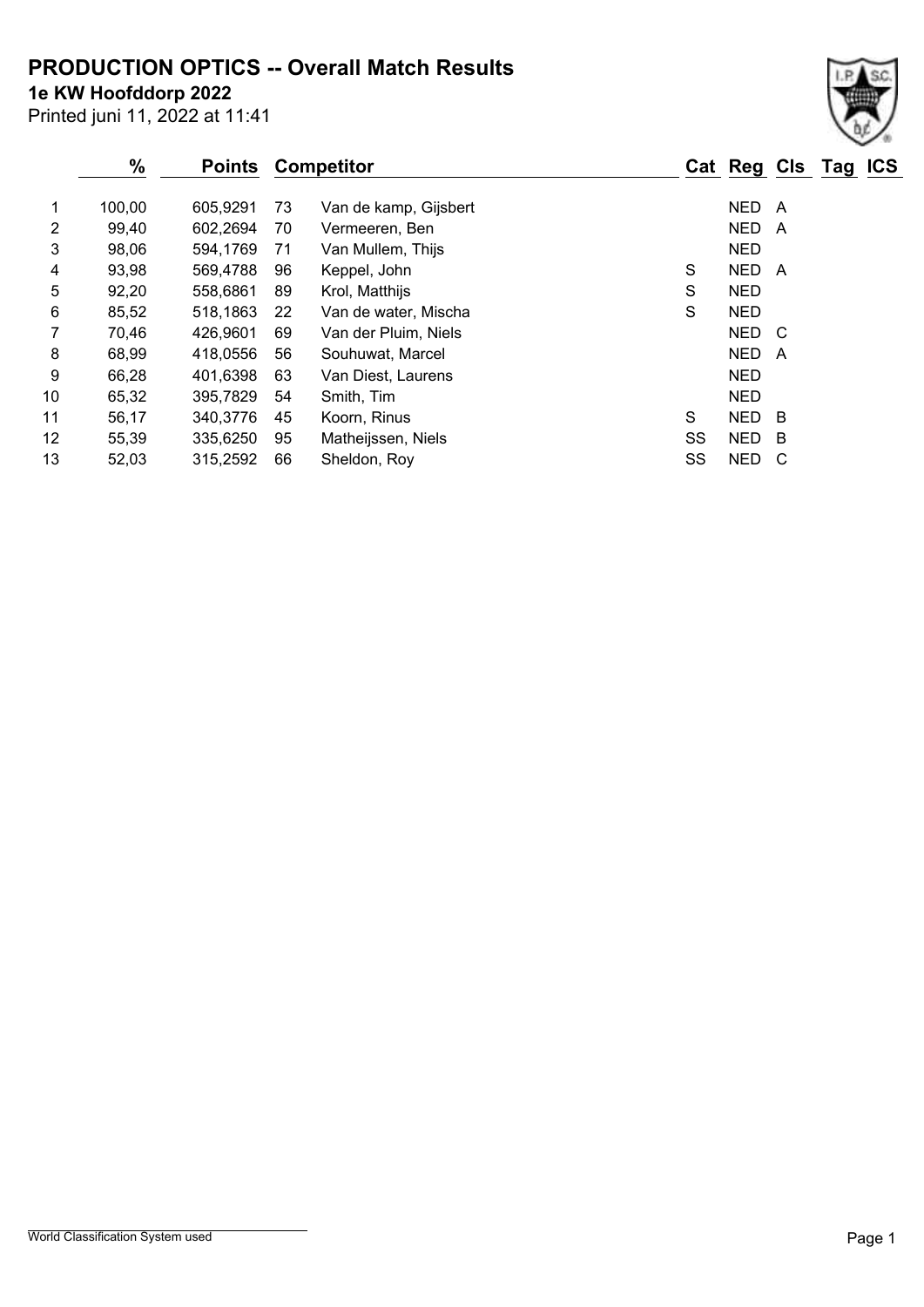**1e KW Hoofddorp 2022 REVOLVER -- Overall Match Results**

Printed juni 11, 2022 at 11:41

# **% Points Competitor Cat Reg Cls Tag ICS** 1 100,00 621,6290 2 Guichelaar, Kees S NED A 2 89,34 555,3673 3 Wijnands, Gerard NED A

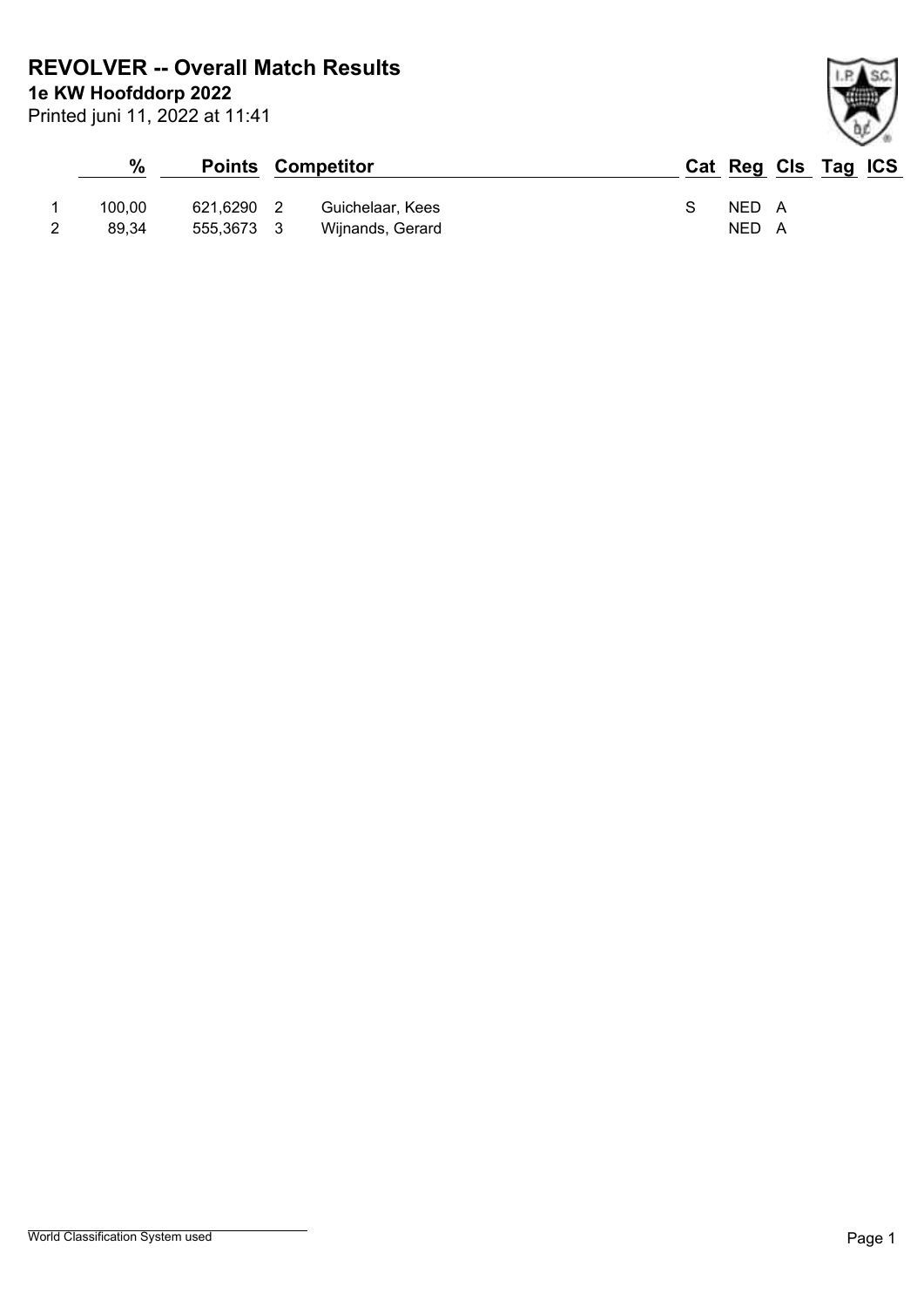**STANDARD -- Overall Match Results**

Printed juni 11, 2022 at 11:41 **1e KW Hoofddorp 2022**

|                | $\%$   | <b>Points</b> |    | <b>Competitor</b>    |             |    | Cat Reg Cls Tag ICS |     |  |
|----------------|--------|---------------|----|----------------------|-------------|----|---------------------|-----|--|
| 1              | 100,00 | 630,4803      | 27 | Bos, Leon            |             |    | NED A               |     |  |
| $\overline{2}$ | 89,77  | 565,9768      | 78 | Veenman, Tim         |             |    | <b>NED</b>          |     |  |
| 3              | 83,10  | 523,9065      | 72 | Duikersloot, Leon    |             |    | <b>NED</b>          |     |  |
| 4              | 82,61  | 520,8596      | 39 | Van Leeuwen, Joost   |             |    | <b>NED</b>          | A   |  |
| 5              | 75,65  | 476,9478      | 32 | Wille, Mark          | $\mathbf S$ |    | <b>NED</b>          | B   |  |
| 6              | 75,21  | 474,1583      | 76 | Hake, Alex           |             |    | <b>NED</b>          |     |  |
| 7              | 75,13  | 473,6657      | 49 | Keijzer, Rudolf      |             | SS | <b>NED</b>          | B   |  |
| 8              | 71,18  | 448,7776      | 4  | Schmitz, Henny       |             | SS | <b>NED</b>          | A   |  |
| 9              | 69,84  | 440,3269      | 77 | De Jong, Reinier     | S           |    | <b>NED</b>          |     |  |
| 10             | 67,03  | 422,6368      | 43 | Fennema, Patrick     |             |    | <b>NED</b>          |     |  |
| 11             | 66,15  | 417,0395      | 94 | Veerman, Tim         |             |    | <b>NED</b>          |     |  |
| 12             | 63,38  | 399,5687      | 41 | Kolman, Dennis       |             |    | <b>NED</b>          | B   |  |
| 13             | 63,06  | 397,5860      | 55 | Koek, Nico           |             |    | <b>NED</b>          | A   |  |
| 14             | 60,95  | 384,2657      | 90 | Roselaar, Maurits    |             |    | <b>NED</b>          |     |  |
| 15             | 58,58  | 369,3256      | 58 | Frissen, Alexander   | S           |    | NED C               |     |  |
| 16             | 51,87  | 327,0128      | 88 | Gelijk, Tineke       | L           |    | <b>NED</b>          |     |  |
| 17             | 51,57  | 325,1355      | 75 | Kortekaas, Robert    |             |    | <b>NED</b>          |     |  |
| 18             | 50,91  | 320,9986      | 74 | Somberg, Philip      |             |    | <b>NED</b>          |     |  |
| 19             | 43,79  | 276,1011      | 11 | Roeland, Piet        |             | SS | <b>NED</b>          | - C |  |
| 20             | 43,34  | 273,2698      | 91 | Trinh, Tim           |             |    | <b>NED</b>          |     |  |
| 21             | 41,00  | 258,4825      | 46 | Van der Velde, Remon | $\mathsf S$ |    | <b>NED</b>          | C   |  |
| 22             | 34,59  | 218,0849      | 62 | Van Pelt, Richard T  |             |    | <b>NED</b>          |     |  |
|                |        |               |    |                      |             |    |                     |     |  |